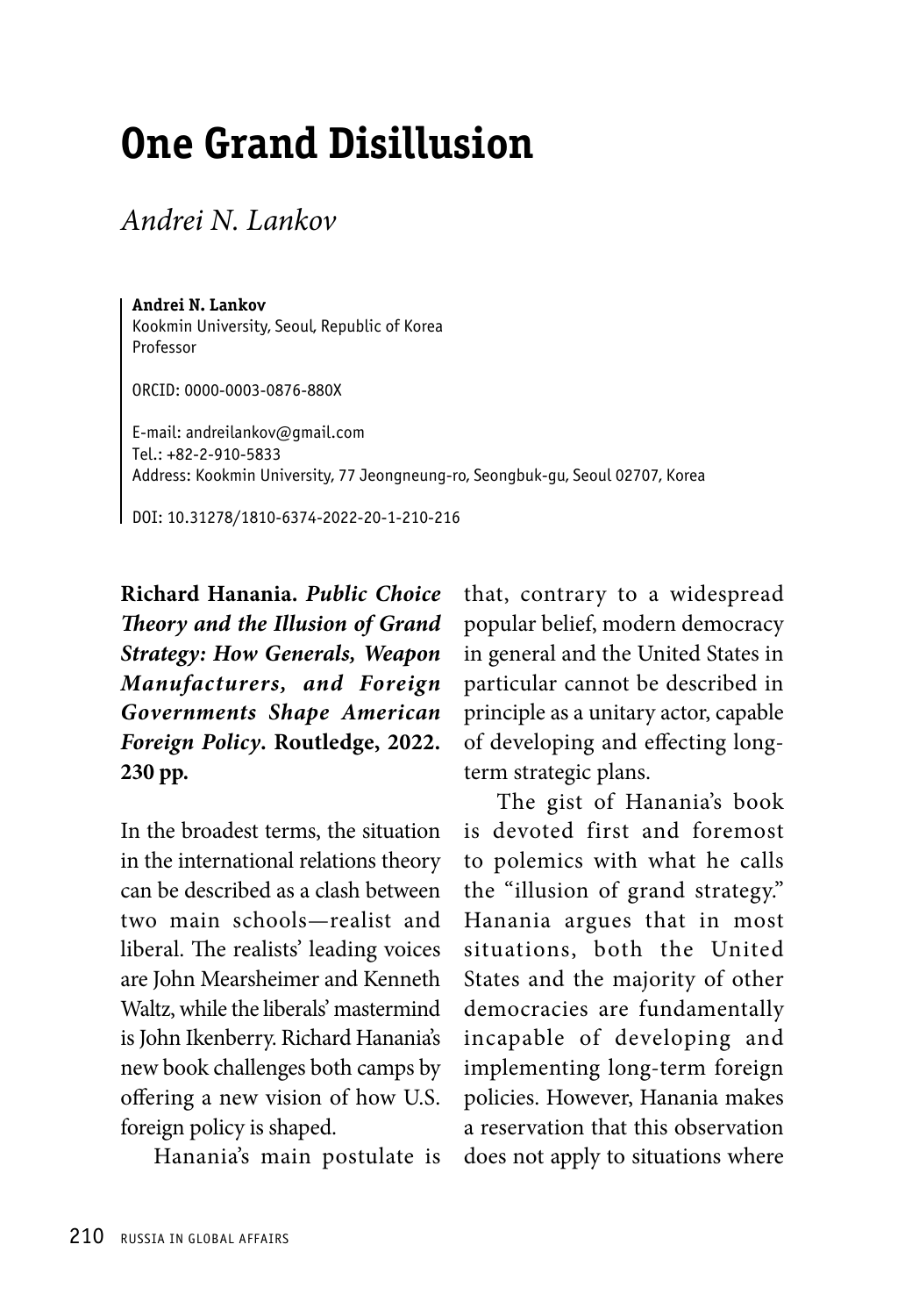the country is faced with an existential crisis, for example, a major war, as well as authoritarian regimes (or, as he puts it mildly, with "strong states that are ruled by a single powerful individual or small group" (p. 37)).

Hanania points out specifically that the people who make up the U.S. political elite are rigorously selected, but the ability to plan for the long term is absent from the list of criteria they are expected to meet. Hanania notes: "American leaders are individuals selected for their skill at winning elections and staying in power, not their ability to implement effective strategy or be thought well of decades into the future" (p. 5).

He recalls that the political fate of the U.S. president is decisively influenced by what happens shortly before the election, and not by long-term trends (pp. 51-52). For this reason, both presidents and other high-ranking officials are reluctant to waste their political resources—intrinsically very limited—on issues that are obviously irrelevant for their future political careers regardless of whether the eventual solutions are successful or not.

Hanania's ideas about how U.S. foreign policy actually takes shape revolve around the public choice theory—in fact, an approach that is reflected in the title of the book. In accordance with this theory, the most coherent groups are capable of exercising disproportionate influence on policy-making, while at the same time considering the issues under discussion to be particularly important to themselves. Such groups may be small. Their influence stems from the ability to self-organize, the considerable resources available to them and, most importantly, their keen interest in the ultimate success of a particular policy.

Hanania postulates that certain structural features of foreign policy make it one of the areas where small but organized interest groups can enjoy an unduly strong leverage on strategic decisionmaking.

The reason is all stakeholders display a high level of coordination and a clear understanding of their interests in foreign policy matters, while ordinary voters tend to believe that these issues do not concern them directly.

For the average American voter, foreign policy issues tend to be of little interest or of any emotional value. Hanania recalls a 2015 poll as a curious but very telling example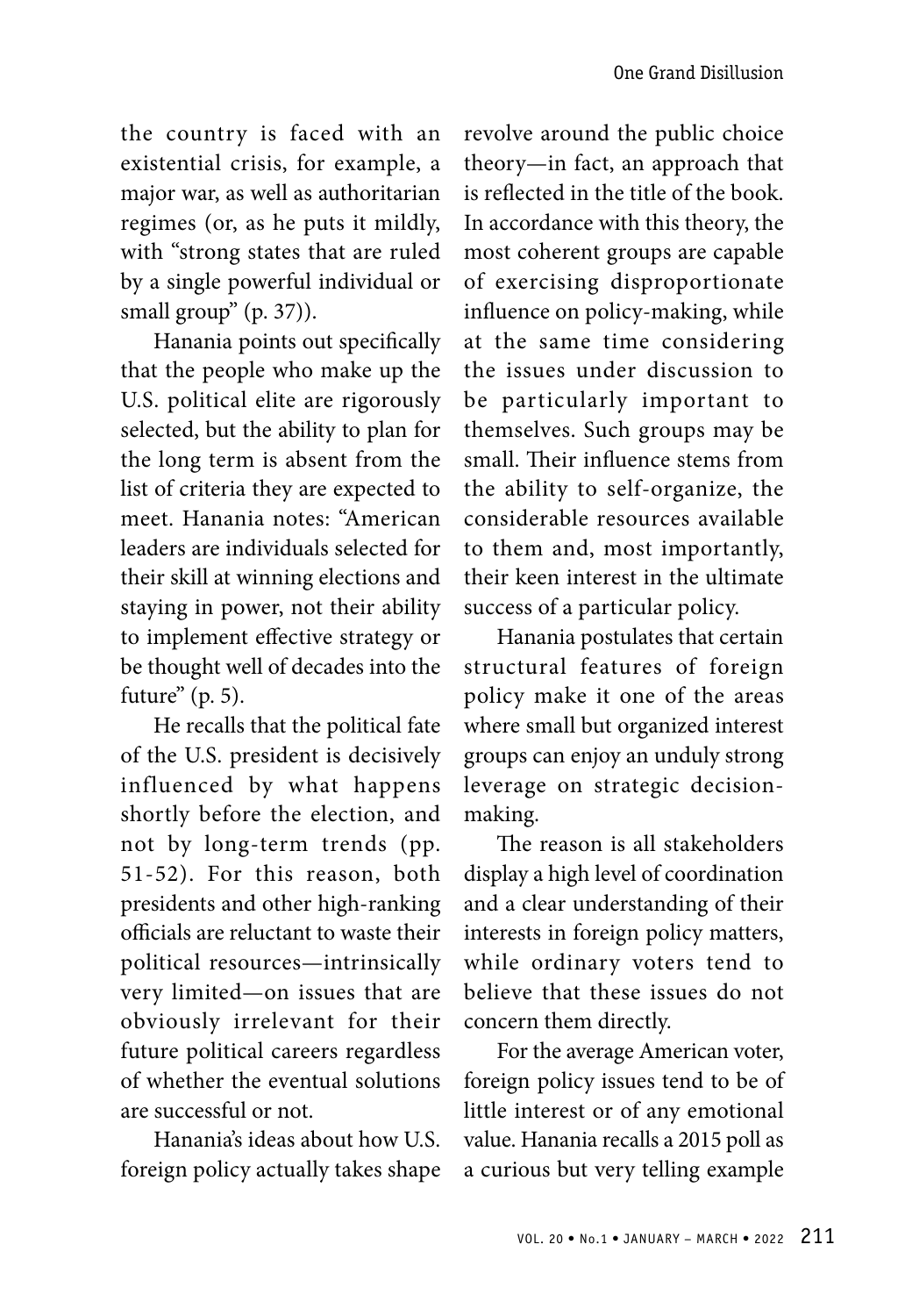in this regard. In that survey, one in three polled Republican Party supporters said they welcomed the bombing of Agrabah, and 44% of the Democrats said they were ready to welcome refugees from the country (p. 45). The tricky thing is such a country has never existed: Agrabah is the homeland of Aladdin, the main character of the same-name animated feature film. A study of the political elites produced a not very optimistic picture, either: people who make important foreign policy decisions in the United States also have a very vague idea of how the outside world really works and are easily influenced by those whom they regard as experts (not always deservedly).

Finally, the veil of secrecy that usually envelopes foreign and defense policies makes it very difficult for the general public to discuss foreign policy issues. All this—the indifference of the public at large, secrecy, and the cohesion of groups of influence—means that U.S. foreign policy, according to Hanania, is not made by some "wise men in Washington" but constitutes a resultant vector, the end sum of efforts exerted by several groups of influence.

As far as foreign policy is

concerned, the decisive groups, according to Hanania, are, firstly, the U.S. military-industrial complex, that is, the defense industry, secondly, the armed forces, and thirdly, foreign governments, which influence the U.S. position on major foreign policy issues.

When it comes to the influence of the military lobby and the military-industrial complex on U.S. foreign policy, Hanania's book is somewhat reminiscent of critical pamphlets in old Soviet newspapers. The important difference is that Hanania is far more competent in such matters. He emphasizes that the top five lines on the list of the U.S. government's largest contractors are occupied by arms manufacturers. As he dwells on the merger of the military industry and the armed forces, Hanania recalls that in 2004-2008 about 80 percent of the retired three- and fourstar generals got jobs as militaryindustrial companies' consultants or board members. In 1994-1998, only about 50 percent of all military retirees were employed in this way (p. 59).

Foreign governments, he says, are another group of stakeholders. They influence U.S. policy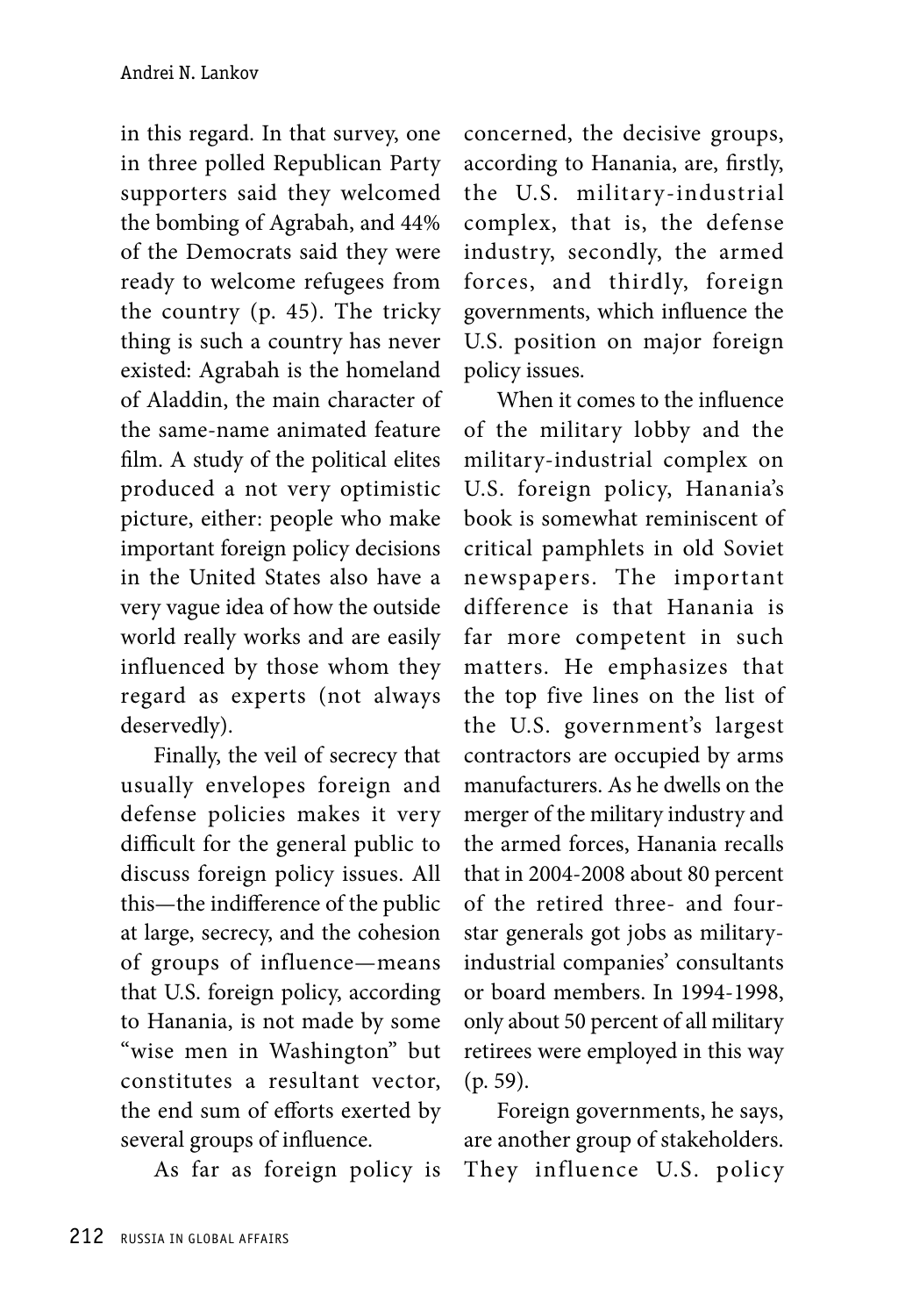through lobbying and support from the media and research centers. Military-industrial complex companies influence the decision-making process in the same way.

There is a certain contradiction here, which Hanania himself openly admits. It would be appropriate to ask: How can foreign governments and their proxies actively impose longterm strategies on Washington if, according to Hanania, they cannot be regarded as unitary actors, and also have problems developing a long-term strategy and implementing them? To an extent Hanania resolves this contradiction by pointing out that many foreign governments face a real threat or are authoritarian, that is, find themselves in situations where the government can act as a unitary actor with a long strategic planning horizon (pp. 54-55).

However, in this case, Hanania's explanations look not very convincing. He seems to be following in the footsteps of many patriotically-minded intellectuals (for all his skepticism, soberminded attitudes and excellent knowledge of the underside of U.S. politics, he is certainly an American patriot). He tends to present his country as somewhat naive, disorganized, and even corrupt to a degree, while its external opponents appear as determined, crafty, and capable of building long-term plans.

It is the influence of the abovedescribed groups, according to Hanania, that explains why the United States tends to get involved in conflicts abroad—very often in situations that have nothing to do with either pragmatic U.S. interests or with the principles the U.S. professes.

Hanania dismisses as a myth any speculations to the effect that the main motive for American interventions abroad is the desire to maintain a "liberal international order," although precisely such allegations were often employed to excuse U.S. actions: "…there is no country on earth that violates the most fundamental tenets of international law so flagrantly and often" (p. 73).

 Hanania is no less skeptical about the U.S. foreign policy's criticism "from the left," in other words, claims that the main motive behind U.S. interventions boils down to "neo-imperialism," i.e., the struggle for preferential access to resources or for long-term U.S. hegemony in the world. Based on a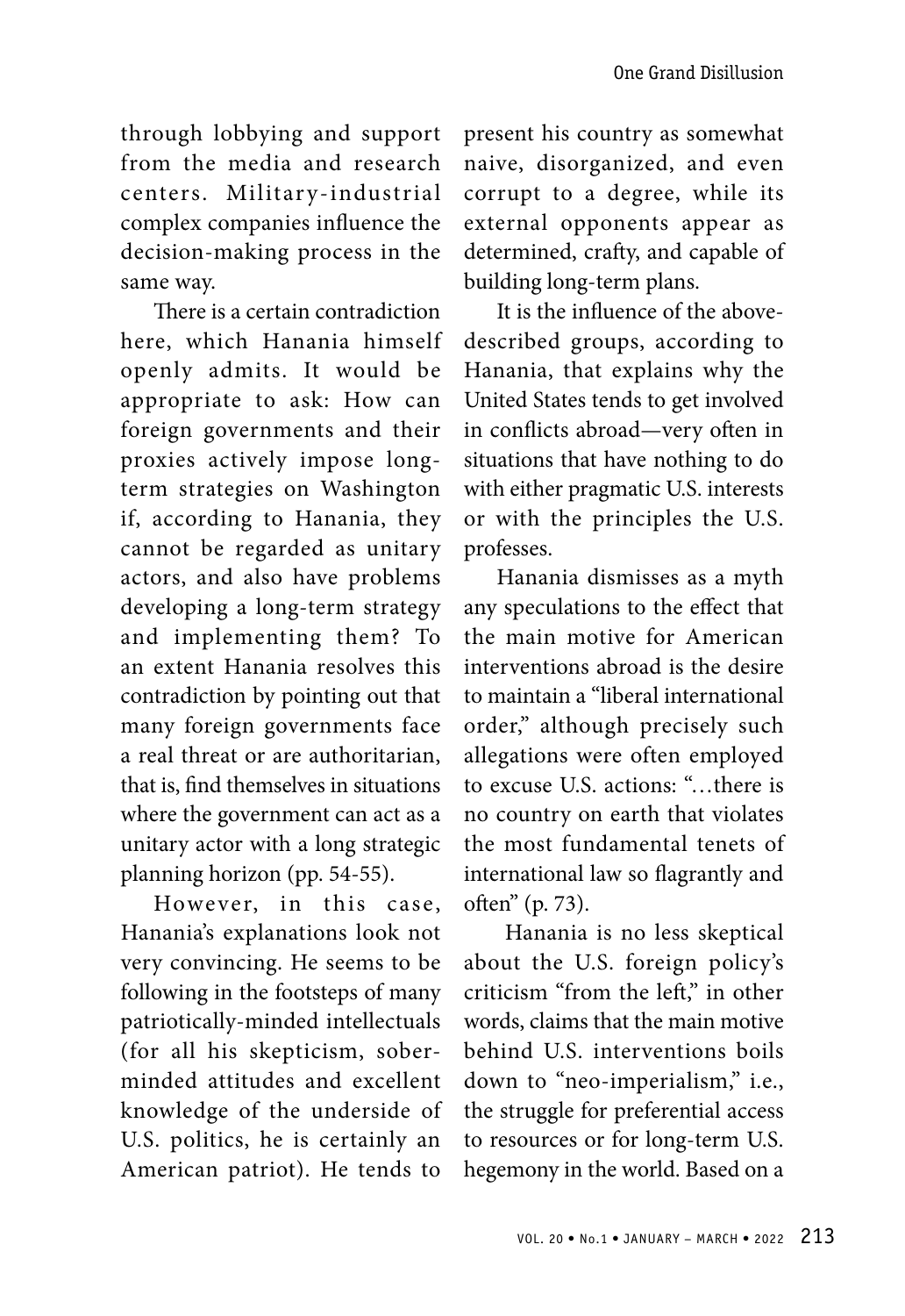review of a dozen most significant U.S. military operations abroad since 1945, he demonstrates (quite convincingly) that, figuratively speaking, the struggle for a liberal order and human rights, as well as for oil fields and military bases held a very modest place on the list of underlying reasons (pp. 76-88). In his opinion, in most cases, decisions to send troops on overseas expeditions reflected the interests of the three main groups of influence, although temporary circumstances, induced by current policies—and not by global strategy considerations—also played an important role.

In this regard, Hanania points out that the deployment of U.S. military bases and foreign military contingents has remained virtually unchanged since the early 1950s. He believes that this persistence reflects the position of the stakeholders concerned above all, the U.S. military and U.S. allies. The military and the military-industrial complex, on the one hand, are interested in maintaining their presence abroad, but on the other hand, they are not inclined to expand it to potentially problematic regions, preferring to maintain the "geographical status quo" (pp.

87-89). Allies are usually also interested in maintaining the U.S. military presence, which enables them to save a great deal on their own military spending.

One of the chapters in Hanania's book addresses situations where U.S. businesses first invest in a country that may pose a threat to U.S. interests in the long run and then, when that country does become a threat—relations with it deteriorate sharply. Hanania believes that the U.S. policies towards the Soviet Union and towards China after 1972 are classical examples.

Although the U.S. political establishment began to perceive the RSFSR-USSR as a potential threat immediately after the 1917 revolution, U.S. businesses eagerly jumped at the lucrative opportunity to participate in Soviet industrialization and promoted that industrialization in many ways. After 1945, the situation changed radically: the United States opted for a policy of containment.

The U.S. policy towards China is a similar example is: American companies have been actively investing in China for decades since the early 1970s, thus systematically turning it into a great economic and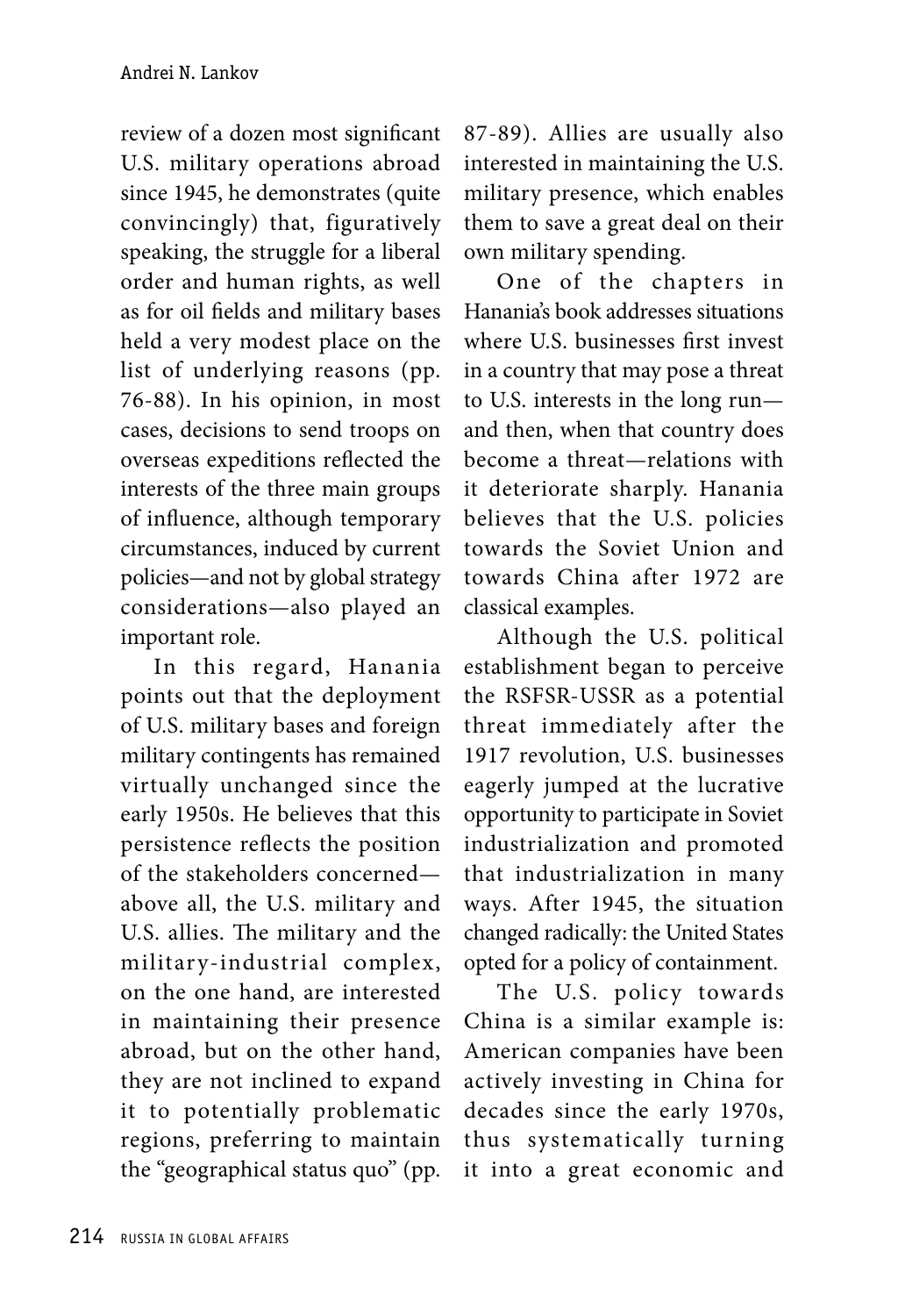military power. Only when China transformed itself into the world's second largest power (not without the involvement of American businesses), Washington switched to a policy of containment. Not without a pinch of irony Hanania says this approach to politics is confined to a very brief formula: "Build, then balance" (p. 92).

Hanania believes that the model he has proposed explains why the United States' behavior is obviously inconsistent with the idea of a country as a unitary actor concerned with strategic planning. At an early stage, the decisive role in politics belonged to numerous entrepreneurs, fascinated by the prospects of new markets—Soviet or Chinese. At the next stage, when the emergence of a rival becomes apparent, the army and the military-industrial complex come to the fore in policy-making. Businesses may still be interested in maintaining ties with a country that is perceived as a rival, but businesses as a group are less organized and the issues at stake are far less significant, as most entrepreneurs had and still have many alternatives to the Soviet or Chinese markets. As the social choice theory predicts, small but well-organized pressure groups are beginning to exert the decisive influence on politics.

One section in Hanania's book deals with international sanctions. He recalls that most studies on the effectiveness of economic sanctions have shown that sanctions either have little effect on the states against which they are directed, or, more often, do not work at all (pp. 126-130). However, despite their low effectiveness, sanctions remain an important tool in U.S. foreign policy. Moreover, their popularity has increased over time. Hanania stresses that the reason for this is the effectiveness of sanctions as a tool in home policies. By imposing sanctions on another country, the president and the lawmakers send a message to the voters and the elites that they do take steps to address a certain political issue.

According to Hanania, sanctions are not only ineffective, but also a morally doubtful way of conducting foreign policies, at least because they harm the civilian population, including those groups which oppose the policies that have brought the sanctions about (pp. 122-125). However, the sanctions' targets are foreigners who are usually unable to effectively influence U.S. domestic policies, and their